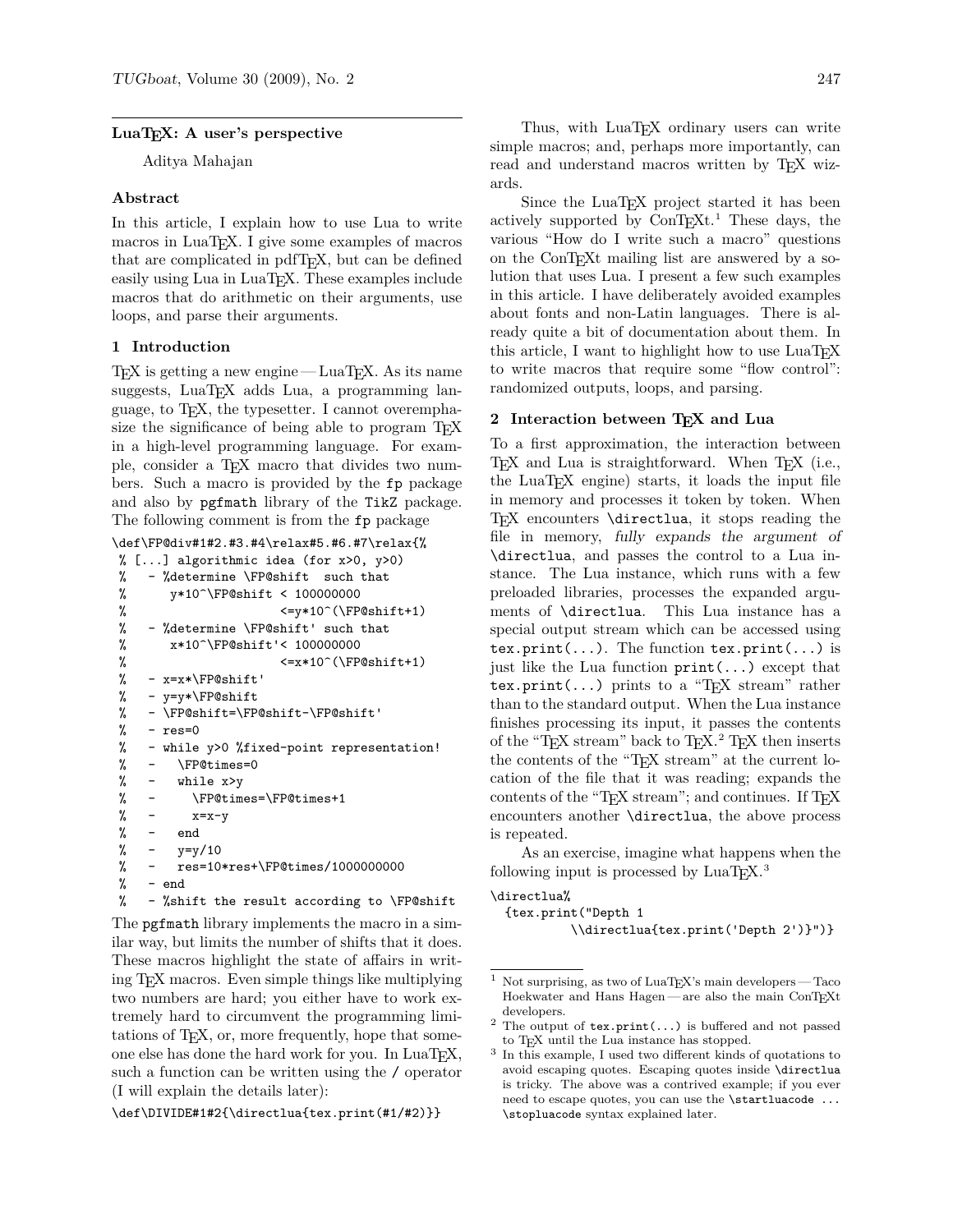On top of these LuaT<sub>E</sub>X primitives, ConT<sub>E</sub>Xt provides a higher level interface. There are two ways to call Lua from ConTEXt. The first is a macro  $\text{c}$ txlua (read as ConT<sub>EX</sub>t Lua), which is similar to \directlua. (Aside: It is possible to run the Lua instance under different name spaces. \ctxlua is the default name space; other name spaces are explained later.) \ctxlua is good for calling small snippets of Lua. The argument of \ctxlua is parsed under normal T<sub>EX</sub> catcodes (category codes), so the end of line character has the same catcode as a space. This can lead to surprises. For example, if you try to use a Lua comment, everything after the comment gets ignored.

```
\ctxlua
```
{-- A lua comment tex.print("This is not printed")}

This can be avoided by using a T<sub>E</sub>X comment instead of a Lua comment. However, working under normal TEX catcodes poses a bigger problem: special T<sub>E</sub>X characters like  $\&$ ,  $\#$ ,  $\$\,$ ,  $\{$ ,  $\}$ , etc., need to be escaped. For example,  $#$  has to be escaped with \string to be used in \ctxlua.

\ctxlua

{local  $t = \{1, 2, 3, 4\}$ tex.print("length " .. \string#t)}

As the argument of \ctxlua is fully expanded, escaping characters can sometimes be tricky. To circumvent this problem, ConT<sub>E</sub>Xt defines a environment called \startluacode ... \stopluacode. This sets the catcodes to what one would expect in Lua. Basically only  $\setminus$  has its usual T<sub>E</sub>X meaning, the catcode of everything else is set to other. So, for all practical purposes, we can forget about catcodes in \startluacode ... \stopluacode. The above two examples can be written as

\startluacode

```
-- A lua comment
 tex.print("This is printed.")
local t = \{1, 2, 3, 4\}tex.print("length " .. #t)
```
\stopluacode

This environment is meant for moderately sized code snippets. For longer Lua code, it is more convenient to write the code in a separate Lua file and then load it using Lua's dofile(...) function.

ConT<sub>E</sub>X<sup>t</sup> also provides a Lua function to conveniently write to the T<sub>EX</sub> stream. The function is called  $context(\ldots)$  and it is equivalent to tex.print(string.format(...)).

Using the above, it is easy to define T<sub>E</sub>X macros that pass control to Lua, do some processing in Lua, and then pass the result back to T<sub>E</sub>X. For example, a macro to convert a decimal number to hexadecimal can be written simply, by asking Lua to do the conversion.

## \def\TOHEX#1{\ctxlua{context("\%X",#1)}} \TOHEX{35}

The percent sign had to be escaped because \ctxlua assumes TEX catcodes. Sometimes, escaping arguments can be difficult; instead, it can be easier to define a Lua function inside \startluacode ... \stopluacode and call it using \ctxlua. For example, a macro that takes a comma separated list of strings and prints a random item can be written as \startluacode

```
userdata = userdata or \{\}math.randomseed( os.time() )
function userdata.random(...)
  context(arg[math.random(1, #arg)])
end
```
\stopluacode

\def\CHOOSERANDOM#1% {\ctxlua{userdata.random(#1)}}

\CHOOSERANDOM{"one", "two", "three"}

I could have written a wrapper so that the function takes a list of words and chooses a random word among them. For an example of such a conversion, see the "sorting a list of tokens" page on the LuaT<sub>EX</sub> wiki [2].

In the above, I created a name space called userdata and defined the function random in that name space. Using a name space avoids clashes with the Lua functions defined in LuaT<sub>E</sub>X and ConT<sub>E</sub>X<sub>t</sub>.

In order to avoid name clashes, ConT<sub>EXt</sub> also defines independent name spaces of Lua instances. They are

> user : a private user instance third : third party module instance module : ConTEXt module instance

isolated : an isolated instance

Thus, for example, instead of \ctxlua and \startluacode ... \stopluacode, the user instance can be accessed via the macros \usercode and \startusercode ... \stopusercode. In instances other than isolated, all the Lua functions defined by ConTEXt (but not the inbuilt Lua functions) are stored in a global name space. In the isolated instance, all Lua functions defined by ConT<sub>E</sub>X<sup>t</sup> are hidden and cannot be accessed. Using these instances, we could write the above \CHOOSERANDOM macro as follows

## \startusercode

math.randomseed( global.os.time() )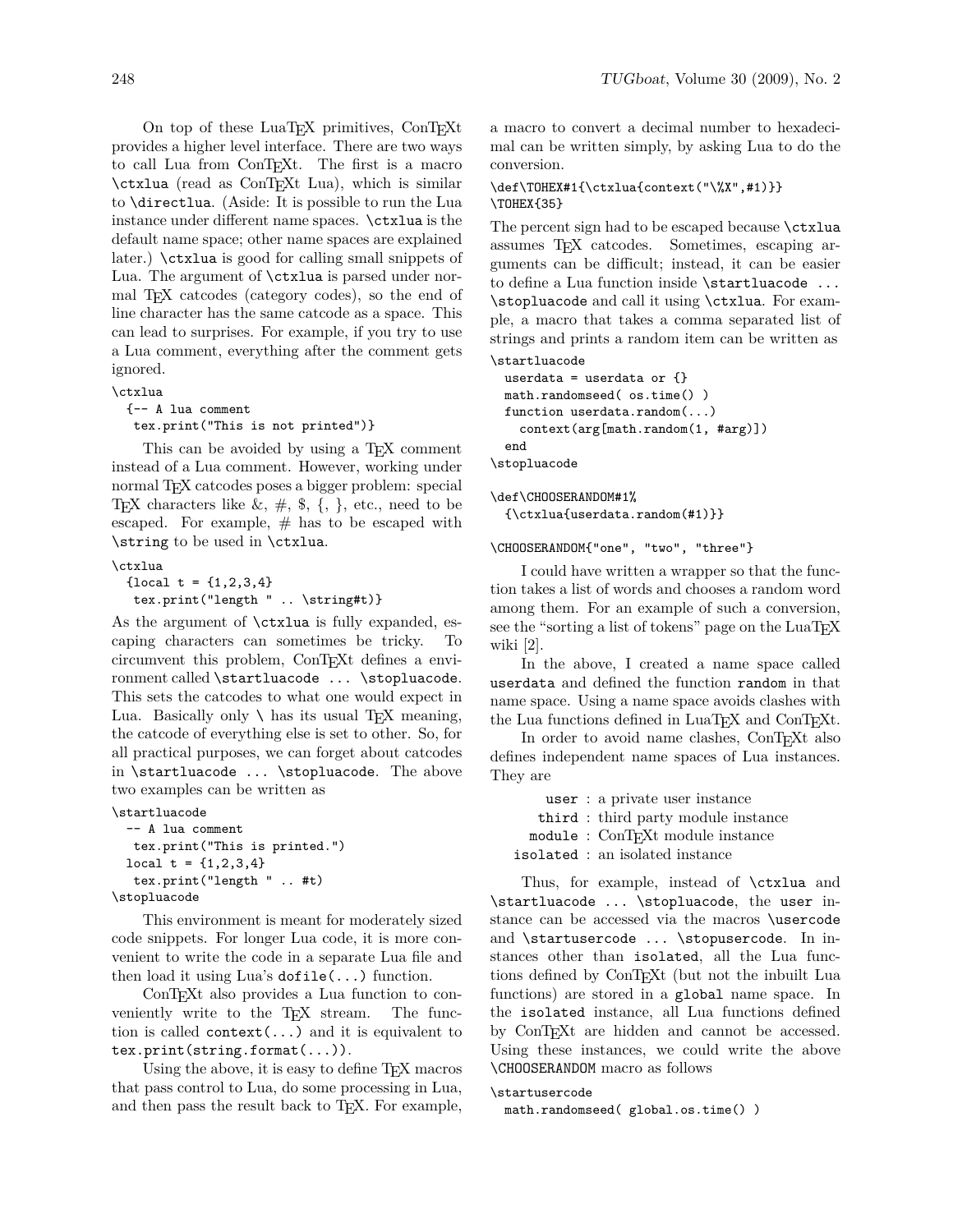function random(...) global.context(arg[math.random(1, #arg)]) end \stopusercode

\def\CHOOSERANDOM#1%

{\usercode{random(#1)}}

Since I defined the function random in the user instance of Lua, I did not bother to use a separate name space for the function. The Lua functions os.time, which is defined by a LuaTEX library, and context, which is defined by ConT<sub>EXt</sub>, needed to be accessed through a global name space. On the other hand, the math.randomseed function, which is part of Lua, could be accessed as is.

A separate Lua instance also makes debugging slightly easier. With \ctxlua the error message starts with

! LuaTeX error <main ctx instance>:

With \usercode the error message starts with

! LuaTeX error <private user instance>:

This makes it easier to narrow down the source of error.

Normally, it is best to define your Lua functions in the user name space. If you are writing a module, then define your Lua functions in the third instance and in a name space which is the name of your module. In this article, I will simply use the default Lua instance, but take care to define all my Lua functions in a userdata name space.

Now that we have some idea of how to work with LuaT<sub>E</sub>X, let's look at some examples.

### **3 Arithmetic without using a abacus**

Doing simple arithmetic in T<sub>E</sub>X can be extremely difficult, as illustrated by the division macro in the introduction. With Lua, simple arithmetic becomes trivial. For example, if you want a macro to find the cosine of an angle (in degrees), you can write

#### \def\COSINE#1%

{\ctxlua(context(math.cos(#1\*2\*pi/360))}

The built-in math.cos function assumes that the argument is specified in radians, so we convert from degrees to radians on the fly. If you want to type the value of  $\pi$  in an article, you can simply say

#### $\pi = \ctxlua{context(math.pi)}$

or if you want less precision (notice the percent sign is escaped)

 $\pi = \ctxlua{context("\\", 6f", math.pi)}$ 

#### **4 Loops without worrying about expansion**

Loops in T<sub>E</sub>X are tricky because macro assignments

and macro expansion interact in strange ways. For example, suppose we want to typeset a table showing the sum of the roll of two dice and want the output to look like this

| $^{(+)}$         | $\,1$          | $\overline{2}$ | $\overline{3}$ | $\overline{4}$ | $\overline{5}$ | $\,6$          |
|------------------|----------------|----------------|----------------|----------------|----------------|----------------|
| $\,1$            | $\overline{2}$ | 3              | $\overline{4}$ | $\overline{5}$ | 6              | $\overline{7}$ |
| $\overline{2}$   | $\overline{3}$ | $\overline{4}$ | $\overline{5}$ | $\overline{6}$ | $\overline{7}$ | 8              |
| 3                | $\overline{4}$ | $\overline{5}$ | $\overline{6}$ | $\overline{7}$ | 8              | 9              |
| $\overline{4}$   | $\overline{5}$ | 6              | $\overline{7}$ | 8              | 9              | 10             |
| $\overline{5}$   | 6              | $\overline{7}$ | 8              | 9              | 10             | 11             |
| $\boldsymbol{6}$ | $\overline{7}$ | 8              | 9              | 10             | 11             | 12             |

The tedious (but faster!) way to achieve this is to simply type the whole table by hand. For example, \bTABLE

 $\bTR \bTD \$   $(+) \$   $\eTD \$  1 \eTD ... ... \eTR  $\bTR \bTD$  1  $\eTD \bTD$  2  $\eTD \ldots$  ...  $\eTR$ ... ... ... ... ... ... ... ... ... ... ... ... ... ... ... ...

# \eTABLE

It is however natural to want to write this table as a loop, and compute the values. A first ConTEXt implementation using the recursion level might be: \bTABLE

#### \bTR

```
\bTD $(+)$ \eTD
  \dorecurse{6}
   {\bTD \recurselevel \eTD}
  \eTR
\dorecurse{6}
 {\bTR
     \bTD \recurselevel \eTD
     \edef\firstrecurselevel{\recurselevel}
  \dorecurse{6}
  {\bTD
   \the\numexpr\firstrecurselevel+\recurselevel
  \eTD}%
  \eTR}
\eTABLE
```
However, this does not work as expected, yielding all zeros. A natural table stores the contents of all the cells, before typesetting it. But it does not expand the contents of its cell before storing them. So, at the time the table is actually typeset, T<sub>E</sub>X has already finished the \dorecurse and \recurselevel is set to 0.

The solution is to place \expandafter at the  $correct$  location(s) to coax  $T<sub>F</sub>X$  into expanding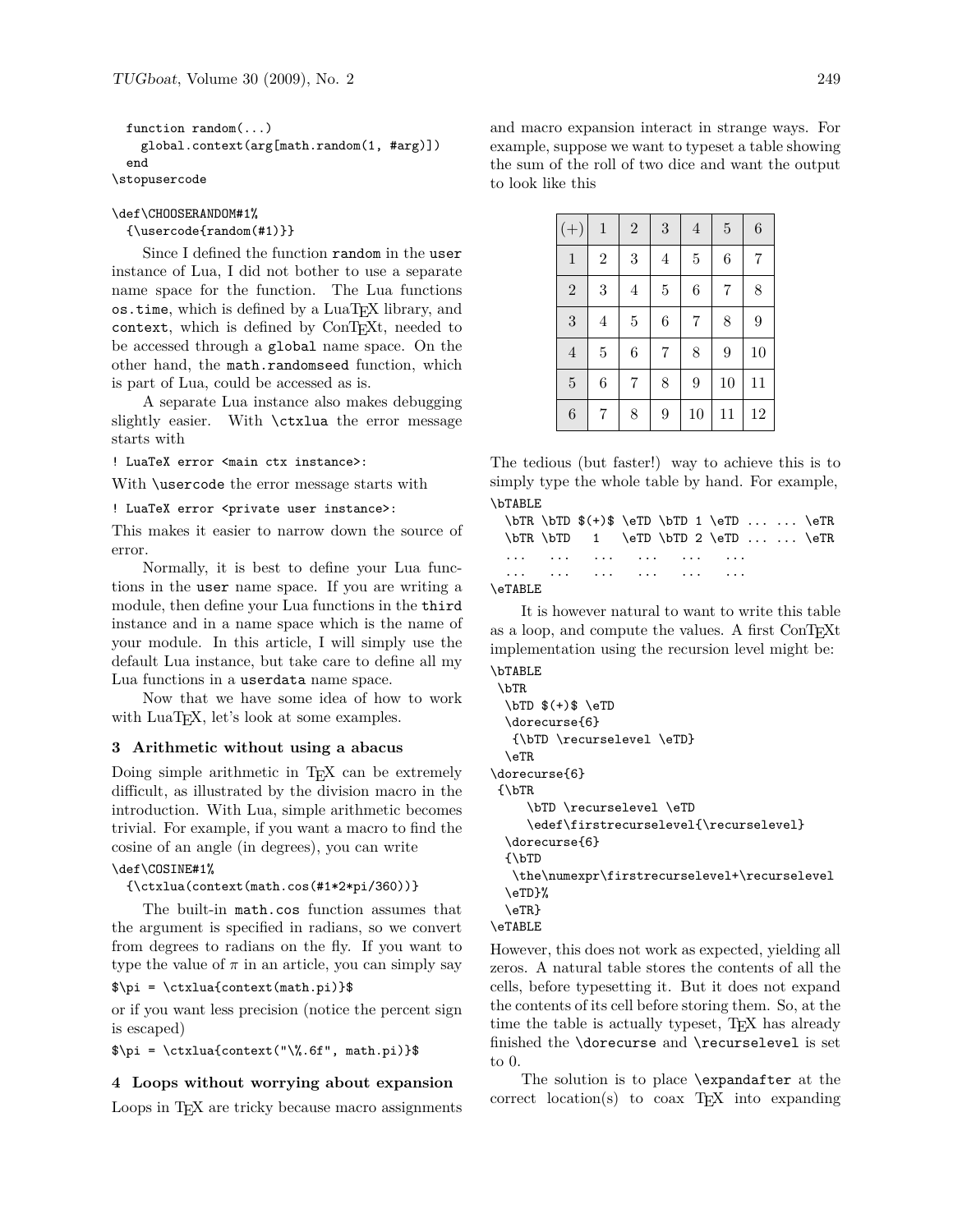the \recurselevel macro before the natural table stores the cell contents. The difficult part is figuring out the exact location of \expandafters. Here is a solution that works:

```
\bTABLE
 \bTR
 \bTD $(+)$ \eTD\dorecurse{6}
  {\expandafter \bTD \recurselevel \eTD}
  \eTR
\dorecurse{6}
{\bTR
\edef\firstrecurselevel{\recurselevel}
\expandafter\bTD \recurselevel \eTD
\dorecurse{6}
{\expandafter\bTD
 \the\numexpr\firstrecurselevel+\recurselevel
 \relax
 \eTD}
\eTR}
\eTABLE
```
We only needed to add three \expandafters to make the naive loop work. Nevertheless, finding the right location pf \expandafter can be frustrating, especially for a non-expert.

By contrast, in LuaTEX writing loops is easy. Once a Lua instance starts, TEX does not see anything until the Lua instance exits. So, we can write the loop in Lua, and simply print the values that we would have typed to the TEX stream. When the control is passed to TEX, TEX sees the input as if we had typed it by hand. Consequently, macro expansion is no longer an issue. For example, we can get the above table by:

```
\startluacode
context.bTABLE()
  context.bTR()
    context.bTD() context("$(+)$") context.eTD()
    for j=1,6 do
      context.bTD() context(j) context.eTD()
    end
 context.eTR()
 for i=1,6 do
   context.bTR()
    context.bTD() context(i) context.eTD()
    for j=1,6 do
      context.bTD() context(i+j) context.eTD()
    end
    context.eTR()
 end
context.eTABLE()
\stopluacode
```
The Lua functions such as context.bTABLE() and context.bTR() are just abbreviations for running context ("\\bTABLE"), context("\\bTR"), etc. See the ConTEXt Lua document manual for more details about such functions [3]. The rest of the code is a simple nested for-loop that computes the sum of two dice. We do not need to worry about macro expansion at all!

# **5 Parsing input without exploding your head**

In order to get around the weird rules of macro expansion, writing a parser in TEX involves a lot of macro jugglery and catcode trickery. It is a black art, one of the biggest mysteries of TEX for ordinary users.

As an example, let's consider typesetting chemical molecules in TEX. Normally, molecules should be typeset in text mode rather than math mode. For example,  $H_2SO_4^-$ , can be input as H\low{2}SO\lohi{4}{--}. Typing so much markup can be cumbersome. Ideally, we want a macro such that we type \molecule{H\_2SO\_4^-} and the macro translates this into H\low{2}SO\lohi{4}{--}. Such a macro can be written in T<sub>E</sub>X as follows.

```
\newbox\chemlowbox
```

```
\def\chemlow#1%
```

```
{\setbox\chemlowbox
```

```
\hbox{{\switchtobodyfont[small]#1}}}
```

```
\def\chemhigh#1%
```

```
{\ifvoid\chemlowbox
    \high{{\switchtobodyfont[small]#1}}%
\else
    \lohi{\box\chemlowbox}
         {{\switchtobodyfont[small]#1}}
\fi}
```

```
\def\finishchem%
```

```
{\ifvoid\chemlowbox\else
    \low{\box\chemlowbox}
 \fi}
```

```
\unexpanded\def\molecule%
  {\bgroup
   \catcode`\_=\active \uccode`\~=`\_
       \uppercase{\let~\chemlow}%
   \catcode`\^=\active \uccode`\~=`\^
       \uppercase{\let~\chemhigh}%
   \dostepwiserecurse {65}{90}{1}
   {\catcode \recurselevel = \active
    \uccode`\~=\recurselevel
        \uppercase{\edef~{\noexpand\finishchem
    \rawcharacter{\recurselevel}}}}%
    \catcode`\-=\active \uccode`\~=`\-
        \uppercase{\def~{--}}%
    \domolecule }%
```
\def\domolecule#1{#1\finishchem\egroup}

This monstrosity is a typical T<sub>E</sub>X parser. Ap-